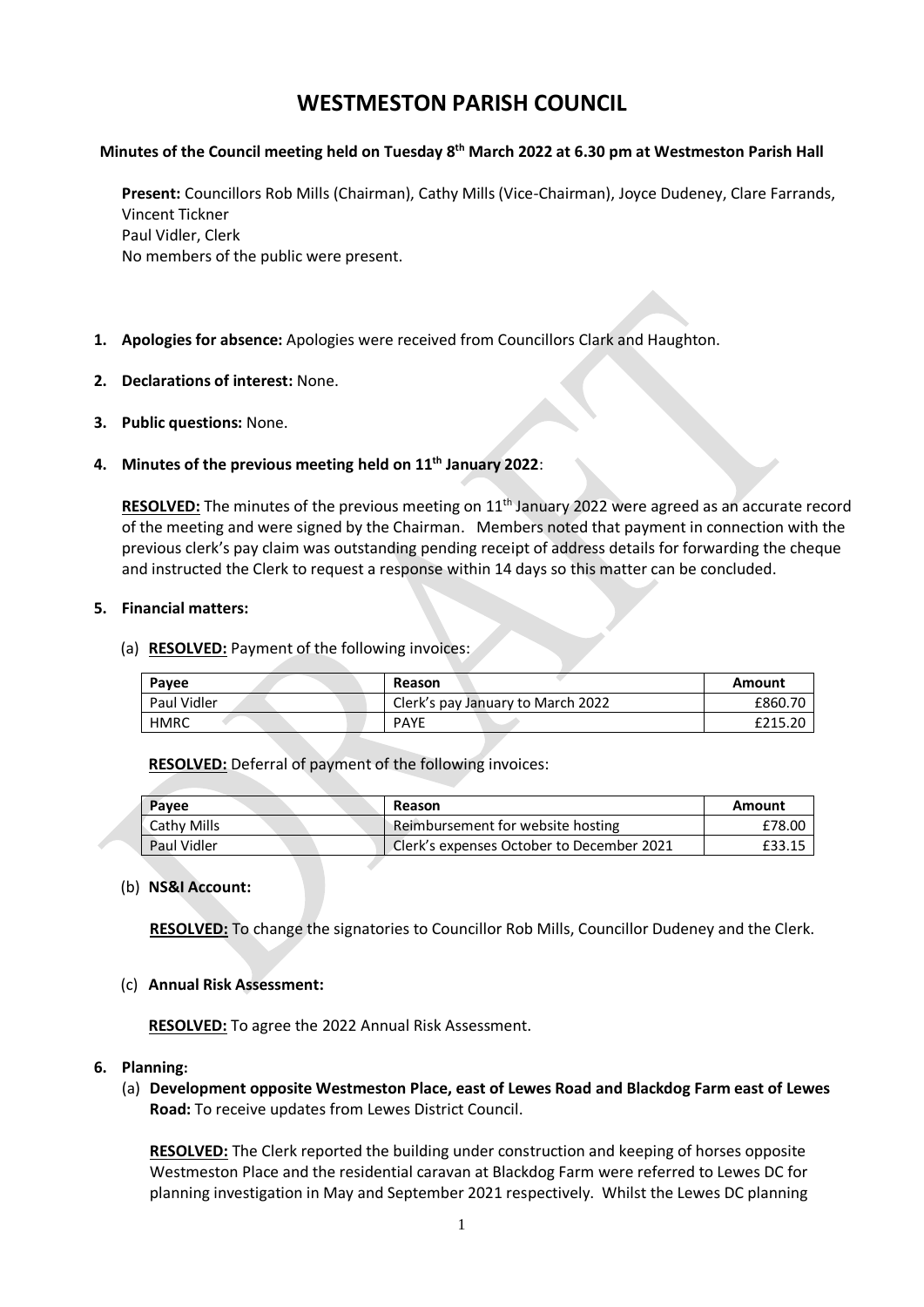enforcement officer had undertaken site visits, further comments are awaited. Members expressed concern about the length of time taken to investigate these matters and instructed the Clerk to write to the Lewes DC cabinet member for planning, ward councillor and Head of Planning.

## (b) **Planning applications considered at the previous meeting:**

**NOTED:** That the comments made at the previous meeting on applications LW/21/0821 at The Gallops, Middleton Common Lane and SDNP/21/05797/HOUS & SDNP/21/05798/LIS at Spatham Farm Cottage, Spatham Lane were unable to be submitted as these applications were determined and approved on  $11^{th}$ ,  $11^{th}$  and  $12^{th}$  January 2022 respectively.

## (c) **Comments made on the following planning applications since the previous meeting:**

**NOTED:** Members noted the comments made on the following applications since the previous meeting:

## **SDNP/21/06407/HOUS Barncroft, Lewes Road**

Alterations to fenestration on south and west elevations, hip to gable ends extended to natural ridge including change of roof light into dormer window on east elevation, application of plain clay tile hanging to east and west elevations and timber vertical cladding to north and south elevations.

WPC comment: No comment. SDNPA decision: Refused on 25<sup>th</sup> February 2022.

## **SDNP/22/00478/FUL Green Plat, Spatham Lane**

Removal of stable and workshop and erection of new 3 bedroom dwelling house with parking. WPC comment: Westmeston Parish Council objects to this application, which will result in development within the National Park outside the settlement boundary in open countryside, contrary to policy SD25 of the South Downs Local Plan and policy DS1 of the Ditchling Streat and Westmeston Neighbourhood Development Plan. The proposed house does not meet the specific exception criteria set out in these policies.

**NOTED:** Members noted the following application was withdrawn on 7<sup>th</sup> March 2022:

# **SDNP/22/00545/HOUS Westmeston Farm, The Street**

Extend existing garage to create secure machinery store. Convert existing roof void to create dressing room and ensuite bathroom. New ground floor extension with accommodation in new roof void.

## (d) **Inter Parish Working Group on Housing/Eton College Site/Lewes District Council Local Plan:** To receive updates.

**RESOLVED:** Members agreed to the request from Plumpton Parish Council for the council to be a signatory to a letter from parish councils in Lewes District about excessive housing targets to District Councillors.

## **7. Spatham Lane speed limit:**

**NOTED:** The Chairman reported that design work is currently being carried out in connection with the implementation of the speed limit.

## **8. Notice Board replacement – Church Corner:**

**RESOLVED**: Members considered three quotations for a replacement community notice board and agreed the purchase of a metal framed notice board from Notice Board Company (UK) Ltd at a cost of £438.10 including VAT. The notice board will be installed by Colin Hall.